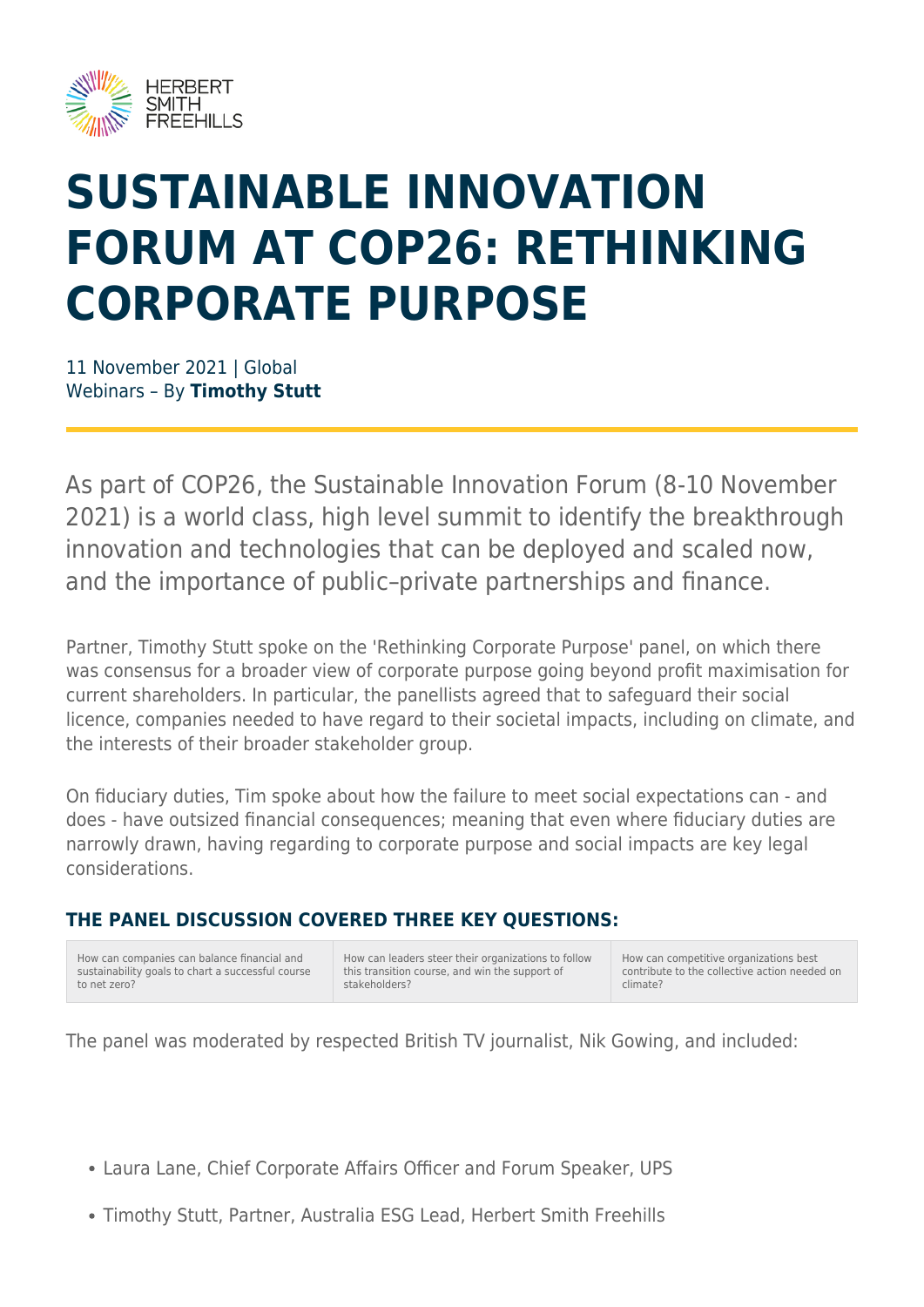- Simon Glynn, Partner and co-lead Climate and Sustainability, Oliver Wyman
- Dan Barclay, CEO and Group Head, BMO Capital
- Aron Cramer, CEO, Business for Social Responsibility

### **WATCH**

Video recording reproduced with permission of Climate Action.